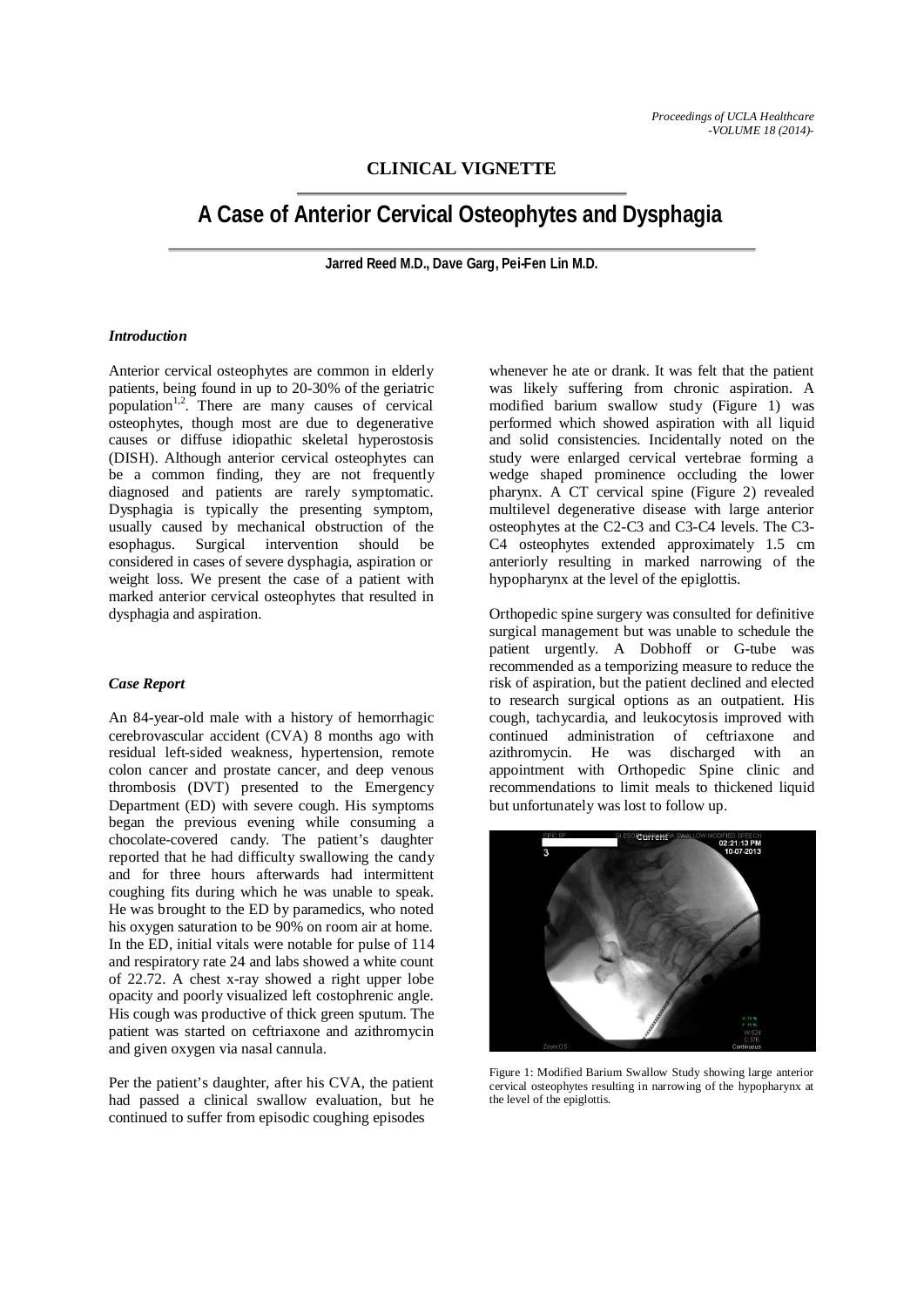

Figure 2: CT cervical spine showing the multilevel degenerative disease with large anterior osteophytes at the C2-C3 and C3-C4 level with resultant narrowing of the hypopharynx at the level of the epiglottis.

### *Discussion*

Dysphagia affects up to 22% of patients in the primary care setting, and manifests as a conglomeration of symptoms including the feeling of food/drink sticking in the throat, retrosternal discomfort, hiccupping, regurgitation or even aspiration<sup>1</sup>. Dysphagia remains a challenging problem, in part because of a potentially broad differential diagnosis derived from problems that can develop anywhere along the path from the posterior oropharynx to the proximal stomach. A careful history can provide preliminary insight into whether the dysphagia is acute or chronic, primarily a motor versus sensory problem, oropharyngeal or esophageal in origin or a mechanical defect or obstructive process versus a problem of dysmotility<sup>3</sup>.

Mechanical obstruction via anterior cervical osteophytes is not commonly included in the working differential for dysphagia. This is likely due to the fact that anterior cervical osteophytes are a common but rarely symptomatic finding, even in the geriatric population<sup>2</sup>. A retrospective chart review published in 2011 by Carlson et al., recruited all patients who presented to a tertiary referral center over a decade (1998-2008) with complaints of symptomatic dysphagia and subsequently underwent osteophytectomy for refractory symptoms. In total, nine patients met the full criteria<sup>4</sup>. Of the nine patients, one was diagnosed with senile degenerative vertebral disease, two with trauma-associated osteophytogenesis, and six with diffuse idiopathic skeletal hyperostosis (DISH). Also known as Forestier's disease, DISH involves calcification and ossification of the anterior longitudinal ligament and typically involves at least four contiguous vertebrae,

with cervical vertebrae involved in roughly 78% of cases<sup>5</sup>. Following degenerative causes, DISH is one of the most common causes of anterior cervical osteophytes, afflicting an estimated 3% of individuals over the age of 40. Of these, 0.1-6% will actually develop symptomatic dysphagia<sup>6</sup>. It is hypothesized that the development of dysphagia secondary to anterior cervical osteophytes is caused by direct compression of the pharynx and neurological structures by the bony protrusions<sup>4</sup>. Another hypothesis is that local inflammation, caused by constant dynamic movement of the pharyngeal tissue overlying the hypertrophic hyperostosis results in repetitive mechanical trauma and chronic inflammatory edema<sup>7</sup>.

The evaluation of anterior cervical osteophytes should consist of at a minimum a modified barium<br>swallow study, which should demonstrate study, which should demonstrate hypopharyngeal wall narrowing with resultant misdirection of contrast material into the upper airway and subsequent aspiration events. Flexible fiberoptic endoscopy may allow the clinician to better visualize a bulge in the hypopharynx if not immediately observable in the superior portions of the pharynx at bedside. Further diagnostic imaging such as lateral x-ray, computed tomography (CT), and magnetic resonance imaging (MRI) can be used to confirm the presence of cervical osteophytes if clinically indicated<sup>4</sup>.

Appropriate management of large anterior cervical osteophytes is determined by the severity of the resultant dysphagia. Initial treatment typically involves a combination of diet modification, postural changes, muscle relaxants, anti-reflux medications, NSAIDs, and steroids<sup>4</sup>. Surgery is indicated only after failure of these more conservative measures, usually when the cervical osteophytes become quite prominent resulting in direct airway compression, chronic aspiration, or weight loss. The vast majority of patients with cervical osteophytes will positively respond to medical treatment, and as a result there are limited case reports in which patients with anterior cervical osteophytes actually undergo osteophytectomy. In patients in whom surgical intervention is contraindicated, a tracheostomy or feeding tube can be considered<sup>4</sup>.

In terms of surgical approaches, anterolateral, posterolateral, or transoral approach can be employed. Most researchers agree that the anterolateral approach provides better exposure of the large cervical vessels and the vagus nerve, but places the recurrent laryngeal nerve at greater risk<sup>2</sup>. Several studies and case reports have successfully used the